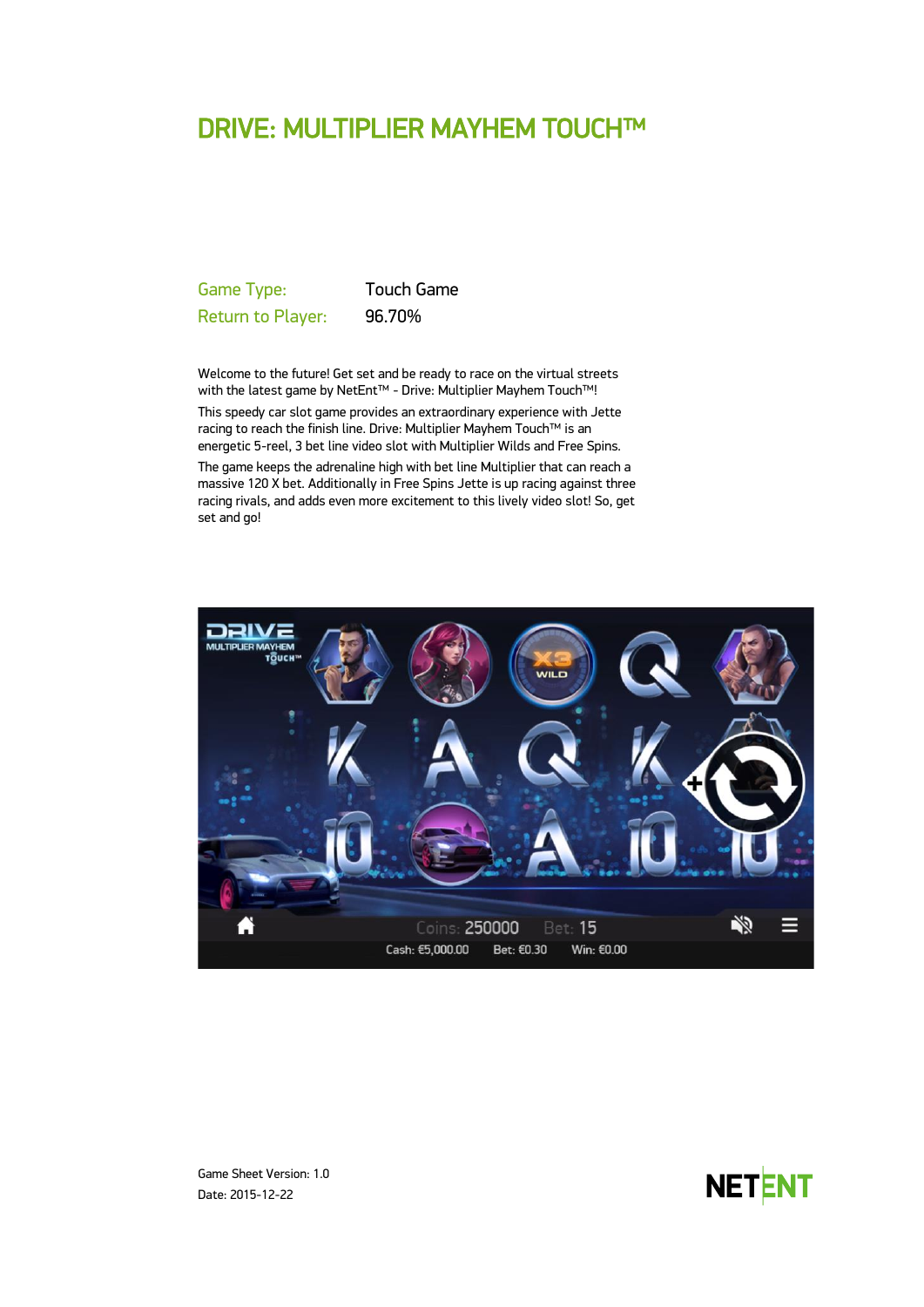## ABOUT DRIVE: MULTIPLIER MAYHEM TOUCH™

| <b>GENERAL INFORMATION</b>          |                                                                                                                                                                                                                                                                                                                                                                                                                                                                                                               |
|-------------------------------------|---------------------------------------------------------------------------------------------------------------------------------------------------------------------------------------------------------------------------------------------------------------------------------------------------------------------------------------------------------------------------------------------------------------------------------------------------------------------------------------------------------------|
| Game Type                           | <b>Touch Game</b>                                                                                                                                                                                                                                                                                                                                                                                                                                                                                             |
| Reel Type                           | <b>Spinning Reels</b>                                                                                                                                                                                                                                                                                                                                                                                                                                                                                         |
| Reels                               | 5 reels, 3 rows, 15 bet lines (fixed)                                                                                                                                                                                                                                                                                                                                                                                                                                                                         |
| Default Bet Levels                  | $1 - 10$                                                                                                                                                                                                                                                                                                                                                                                                                                                                                                      |
| Default Coin Values (€)             | 0.01, 0.02, 0.05, 0.10, 0.20, 0.50                                                                                                                                                                                                                                                                                                                                                                                                                                                                            |
| Default Min / Max Bet (€)           | 0.15/75                                                                                                                                                                                                                                                                                                                                                                                                                                                                                                       |
| Default Free Round Values           | Bet level 1, 15 bet lines, €0.01 coin value (cost €0.15)                                                                                                                                                                                                                                                                                                                                                                                                                                                      |
| <b>GAME FEATURES</b>                |                                                                                                                                                                                                                                                                                                                                                                                                                                                                                                               |
|                                     | • Multiplier Wilds<br>• Free Spins<br>Nitro Collect Meter<br>• Free Spins with 3 levels                                                                                                                                                                                                                                                                                                                                                                                                                       |
| <b>PAYOUT</b>                       |                                                                                                                                                                                                                                                                                                                                                                                                                                                                                                               |
| Return to Player (%)                | 96.70                                                                                                                                                                                                                                                                                                                                                                                                                                                                                                         |
| Default Maximum Win                 | $\epsilon$ 90 000 / 180 000 coins – on a single bet line                                                                                                                                                                                                                                                                                                                                                                                                                                                      |
| Hit Frequency (%)                   | 28.72                                                                                                                                                                                                                                                                                                                                                                                                                                                                                                         |
| <b>RESPONSIBLE GAMING</b>           |                                                                                                                                                                                                                                                                                                                                                                                                                                                                                                               |
| <b>Player Limits</b>                | • Player and casino operator can set the following play limits: Bet & loss<br>per session, day, week or month. Block all play for a specified period of<br>time. Restrict session play length in minutes.<br>• Playing for real is restricted by player account funds (i.e. cannot play for<br>credit).<br>• (Italy jurisdiction only) Player can initially have a maximum of 1.000 $\epsilon$ in<br>the wallet. Since each game is a user session, the player's wallet may<br>exceed this limit during play. |
| Other                               | • Play for Fun<br>Variable coin values<br>Variable bet levels<br>G4 mode                                                                                                                                                                                                                                                                                                                                                                                                                                      |
| <b>TECHNICAL INFORMATION</b>        |                                                                                                                                                                                                                                                                                                                                                                                                                                                                                                               |
| Game ID                             | multipliermayhem_mobile_html (basic wallet)<br>multipliermayhem_mobile_html_sw (seamless wallet)                                                                                                                                                                                                                                                                                                                                                                                                              |
| <b>Game Version</b>                 | 1.0                                                                                                                                                                                                                                                                                                                                                                                                                                                                                                           |
| Paytable Version                    | 1.0                                                                                                                                                                                                                                                                                                                                                                                                                                                                                                           |
| <b>Compatible Operating Systems</b> | i0S<br>Android<br>Windows                                                                                                                                                                                                                                                                                                                                                                                                                                                                                     |
| <b>Display Resolution</b>           | 1280x720                                                                                                                                                                                                                                                                                                                                                                                                                                                                                                      |
| <b>Aspect Ratio</b>                 | 16:9                                                                                                                                                                                                                                                                                                                                                                                                                                                                                                          |
| Technology                          | HTML5                                                                                                                                                                                                                                                                                                                                                                                                                                                                                                         |
| Deployment                          | Refer to CasinoModule Help for information about launching CasinoModule<br>games.                                                                                                                                                                                                                                                                                                                                                                                                                             |

Copyright © 2015 NetEnt Product Services Ltd. This document and its contents are protected under International copyright law. Any unauthorised publication, copying, lending or reproduction is strictly prohibited.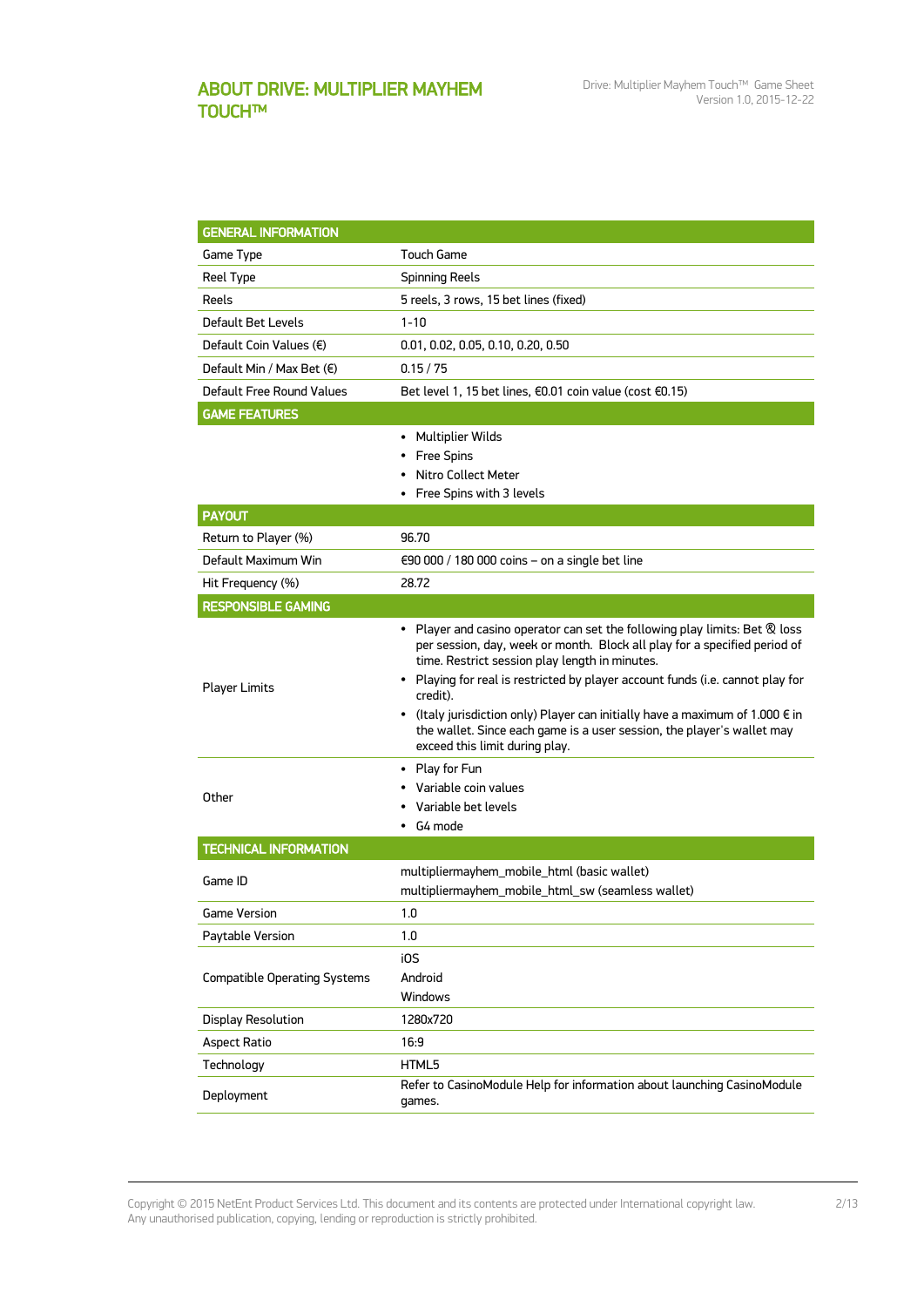<span id="page-2-0"></span>

Drive: Multiplier Mayhem Touch™ graphics

## Game Theme and Graphics

With bustling bet lines, Drive: Multiplier Mayhem Touch™ is a video slot that keeps the adrenaline rushing throughout the game. The players will want to keep playing as they get Multiplier Wilds and face the opponents in Free Spins!

Drive: Multiplier Mayhem Touch™ offers players a terrific game experience with its unique gameplay triggering random Multiplier Wilds in the main game!

Free Spins takes the excitement to another level with the 3 opponents that Jette strives to beat to the finish line. Players will be thrilled to see the Nitro Collect Meter stacking up the Nitro symbols and taking them to race against the next opponent!



Big Win

### Main Game

Players can select the coin value and bet level before spinning the reels.

• Game actions. The buttons on the key pad perform the following different game actions:

| <b>BET LEVEL</b>  | Dragging or tapping the slider increases and<br>decreases the bet level (i.e. number of coins per<br>bet line) by 1.                                                                    |
|-------------------|-----------------------------------------------------------------------------------------------------------------------------------------------------------------------------------------|
|                   | Tapping the Spin button starts a game round at<br>the current het level and coin value.                                                                                                 |
| <b>COIN VALUE</b> | Dragging or tapping the slider increases and<br>decreases the coin value to the next level.                                                                                             |
| <b>AUTOPLAY</b>   | Tapping the Autoplay button starts a game<br>round automatically.                                                                                                                       |
|                   | Tapping the plus sign on the Quick Settings<br>Menu button opens the quick settings menu.<br>Player can choose to quick spin, and start<br>autoplay without going to the settings menu. |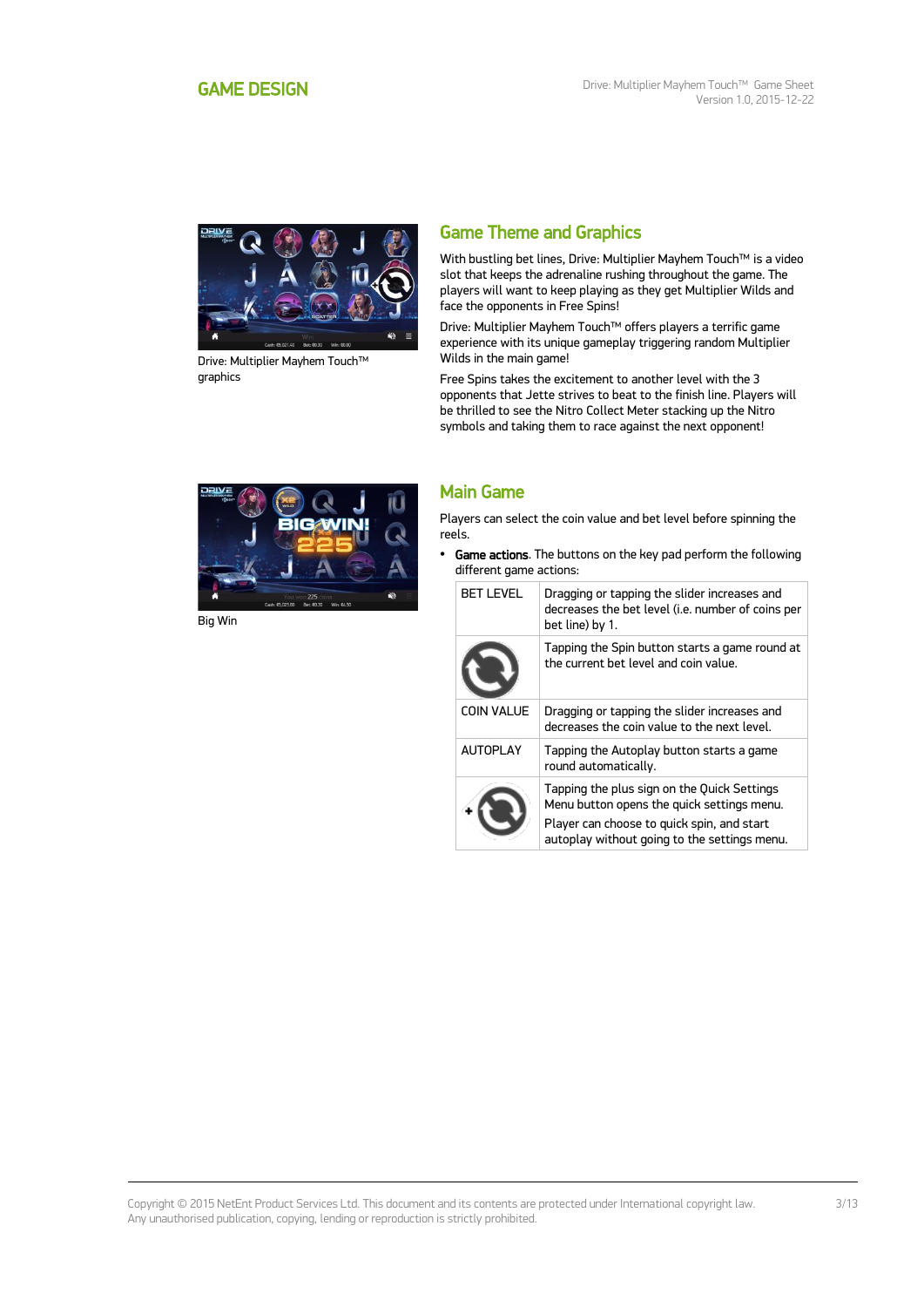

Multiplier Wilds

## Multiplier Wilds

Multiplier Wild symbols can appear anywhere on reels 1-5 and substitute for all symbols, except Scatter symbols and Nitro symbols. These Multiplier Wilds have the same multiplier as the reel (1-5) they have landed on. Any bet line win with Multiplier Wild symbols multiplies the bet line win by 1-5 respectively.

If 2 or more Multiplier Wild symbols appear on the winning bet line, then the corresponding multipliers are multiplied. For example, a winning bet line with Multiplier Wild symbols on reels 2 (x2) and 4 (x4) multiply to give a x8 multiplier.



Free Spins splash screen



Nitro Collect Meter



Jette meets Twitch

### Free Spins

In the main game only, 3 Scatter symbols appearing anywhere on reels 2, 3 and 4, activate 10 Free Spins.

In Free Spins only, 3 Nitro symbols appearing anywhere on reels 2, 3, and 4, award additional Free Spins and overlay Multiplier Wilds.

The overlay Multiplier Wild symbols randomly appear anywhere on reels and act as a Multiplier Wild symbol only. Only one overlay Wild symbol can appear on a reel.

Collected Nitro symbols are stacked in the Nitro Collect Meter from bottom to top. The Free Spins start with the player racing against Twitch, the first opponent. After collecting 3 Nitro symbols, the game moves to the next level. The player wins a random overlay Multiplier Wild and the next racing opponent appears. If a player collects 2 Nitro symbols in one spin, and 3 Nitro symbols in the next spin, the 2 Nitro symbols remaining are carried forward and are accounted for in the next level.

After collecting the final 3 Nitro symbols when racing against Bruiser, the last opponent, the player races until the end of Free Spins.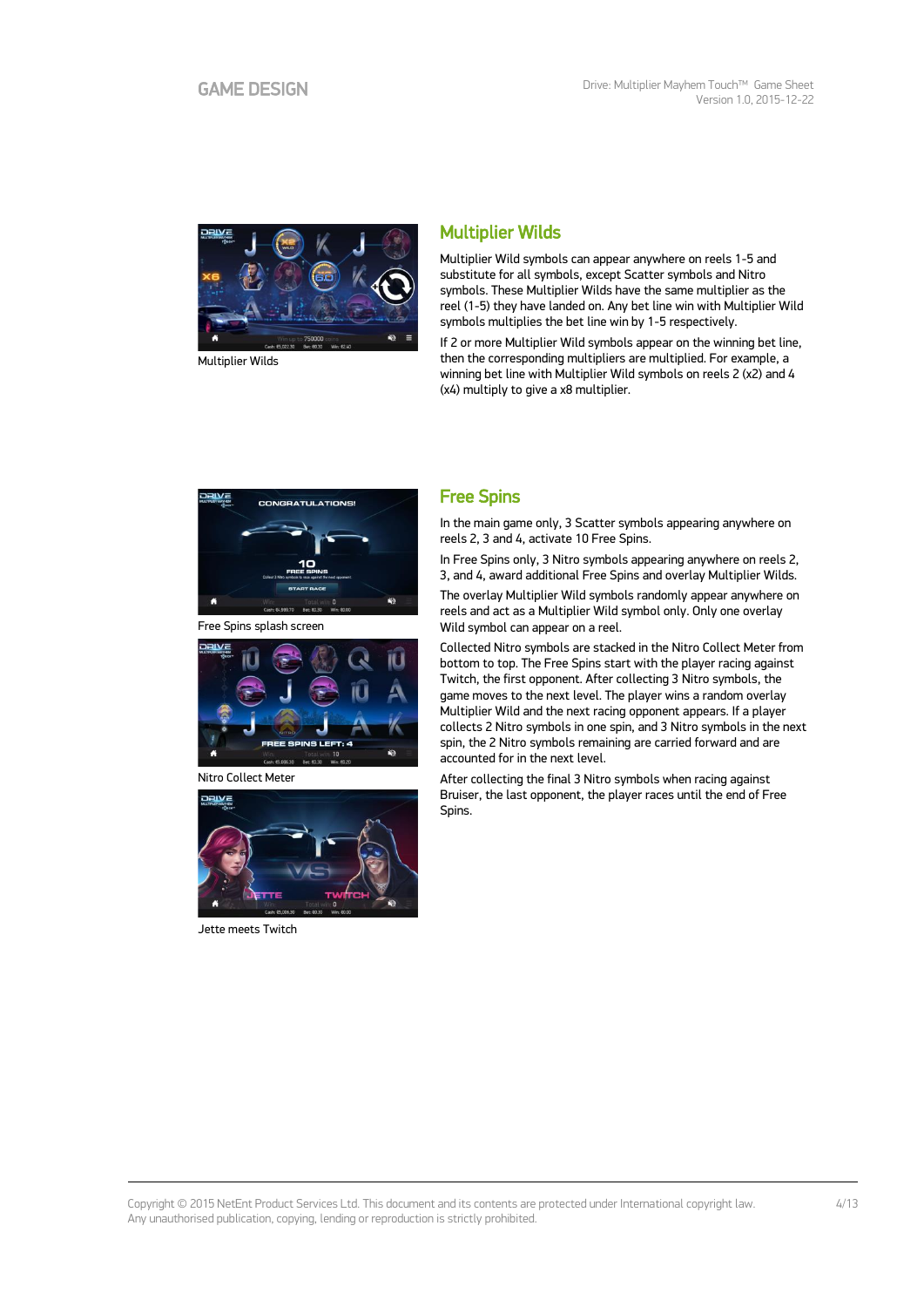## Bet Lines

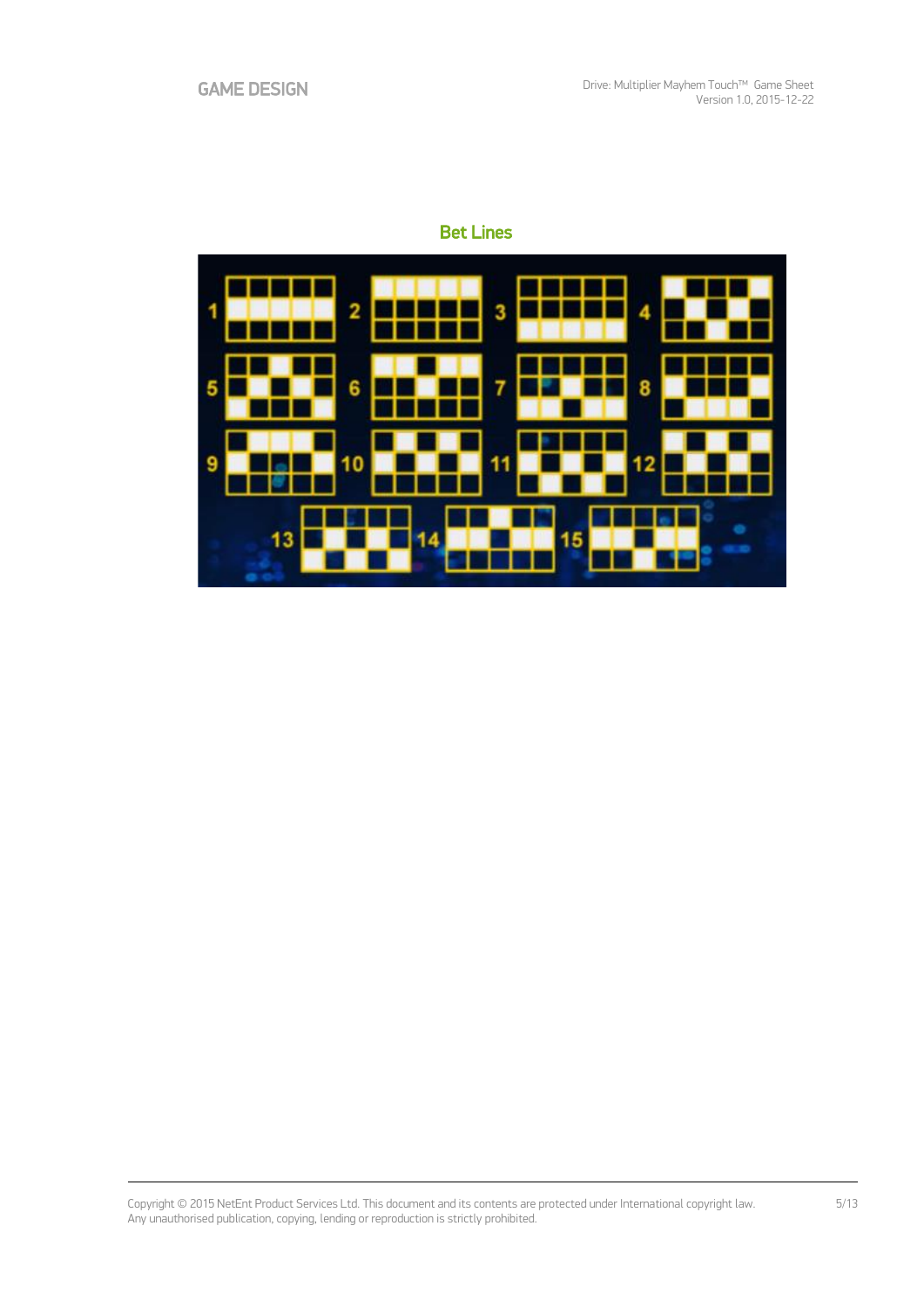### <span id="page-5-0"></span>Payout Summary

#### GAME RETURN TO PLAYER (RTP)

- Total: 96.70%
- Main Game: 72.35%
- Free Spins: 24.35%

#### **HIT FREQUENCY**

- Any win: 28.72%
- Feature: 0.4782% (1 in 209)

#### MAXIMUM PAYOUT

- Main game: €90 000 / 180 000 coins on a single bet line
- Free Spins: €90 000 / 180 000 coins on a single bet line
- Coinciding: €383 175 / 766 350 coins

#### PAYOUT RULES IN MAIN GAME

- Bet line wins pay if in succession from the leftmost reel to the rightmost reel.
- A bet line win in coins is equal to the value shown in the paytable multiplied by the bet level.
- A bet line win in currency is equal to the win in coins multiplied by the coin value.
- Only the highest win per bet line is paid.
- Simultaneous wins on different bet lines are added.
- All coin wins pay on bet lines only.

#### PAYOUT RULES IN FREE SPINS

- The Free Spin symbol is a Scatter symbol.
- In the main game only, 3 Scatter symbols appearing anywhere on reels 2, 3, and 4, activate 10 Free Spins.
- Free Spins are played at the same bet level and coin value as the round that activated Free Spins.
- Free Spin wins are added to any bet line wins.
- The total win field includes any wins during Free Spins added to any wins from the round that activated Free Spins.
- Additional Free Spins cannot be won during Free Spins.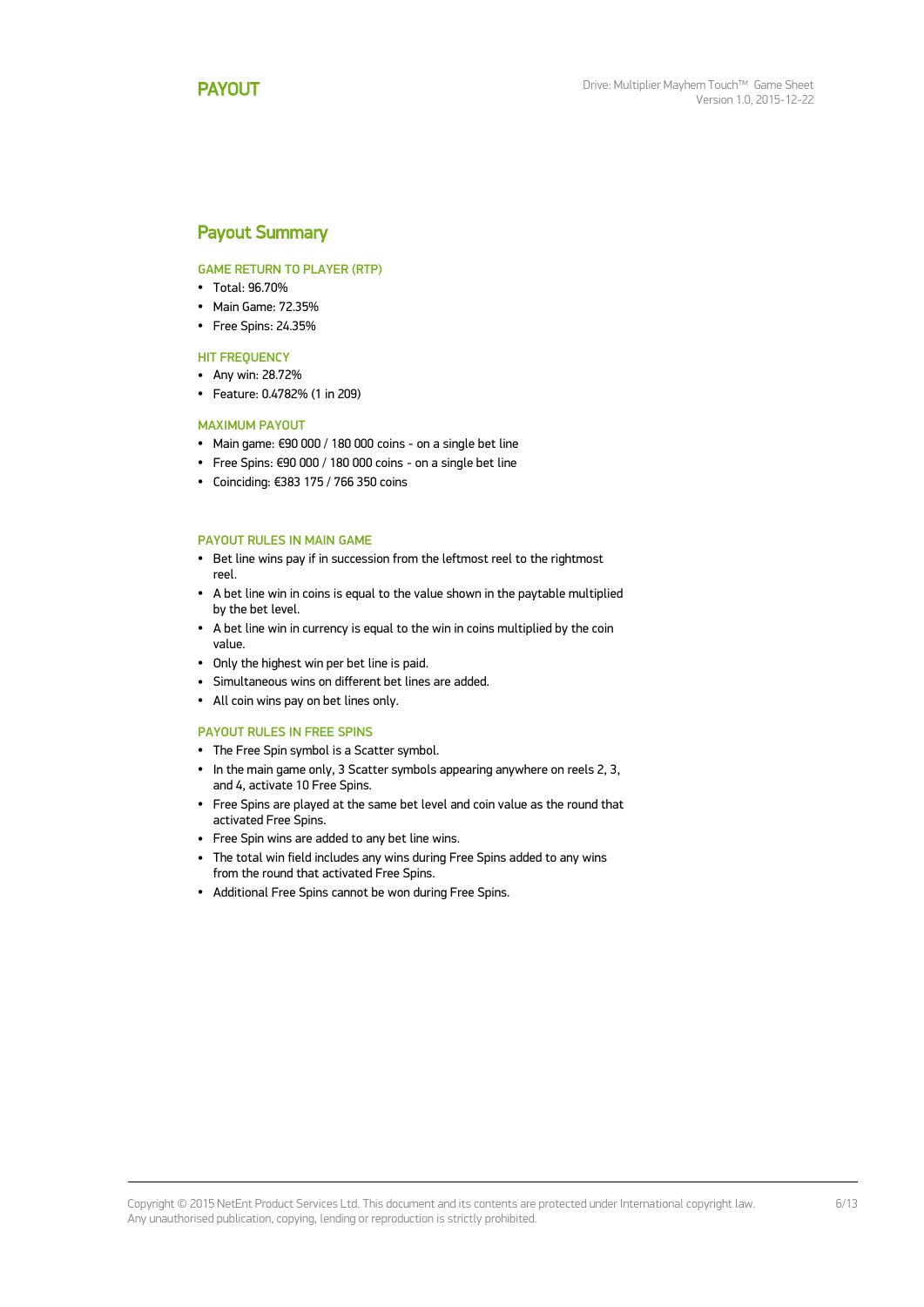## Paytable

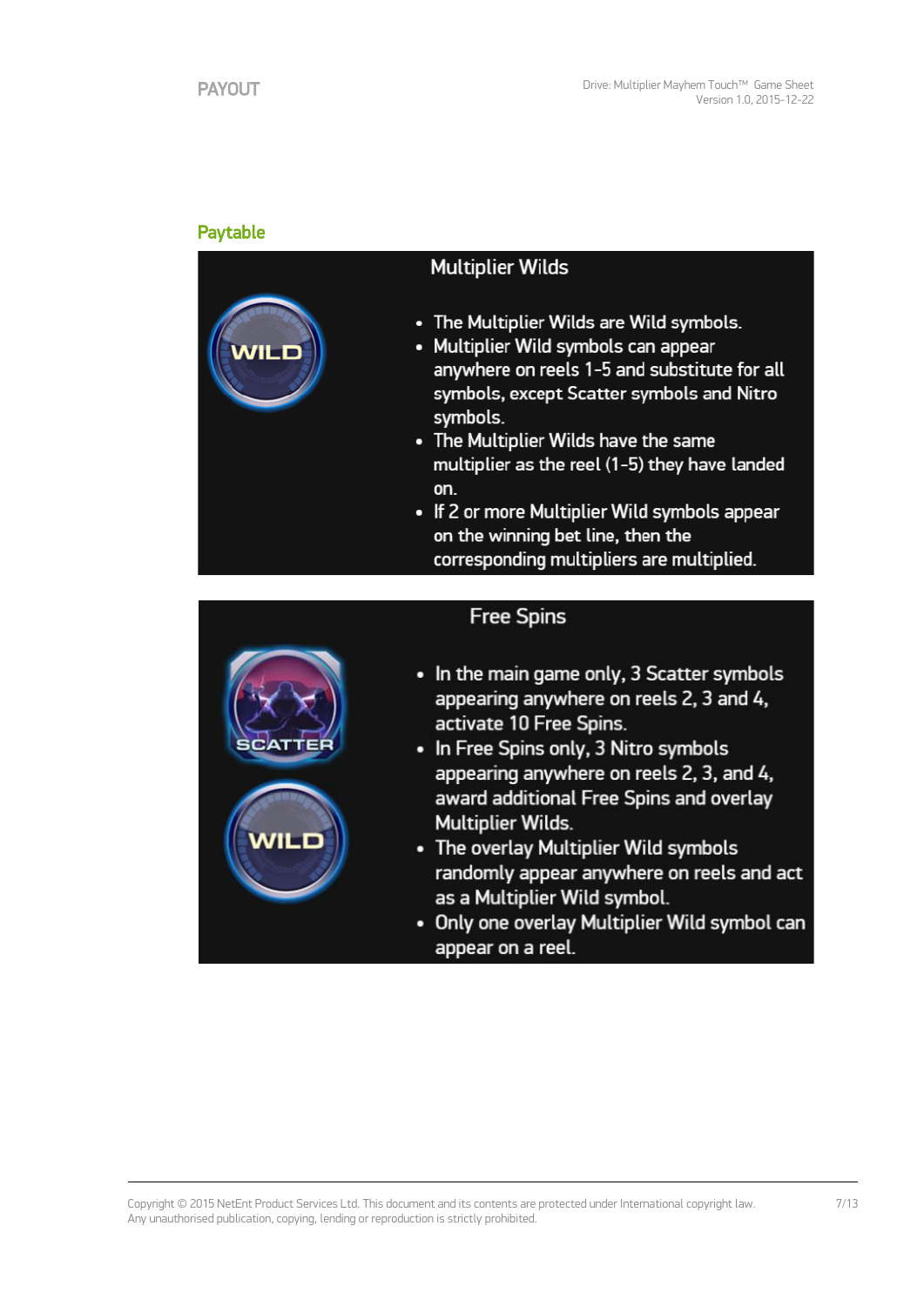

## **Nitro Collect Meter**

- Collected Nitro symbols are stacked in the Nitro Collect Meter from bottom to top.
- If a Nitro symbol appears above an overlay Multiplier Wild, it is counted as both a Nitro symbol and a Multiplier Wild symbol.
- The Free Spins start with the player racing against Twitch, the first opponent.
- After collecting 3 Nitro symbols, the game moves to the next level. The player wins a random overlay Multiplier Wild and the next racing opponent appears.
- Each new Free Spins round starts with an empty Nitro Collect Meter.
- If a player collects 2 Nitro symbols in one spin, and 3 Nitro symbols in the next spin, the 2 Nitro symbols remaining are carried forward and are accounted for in the next level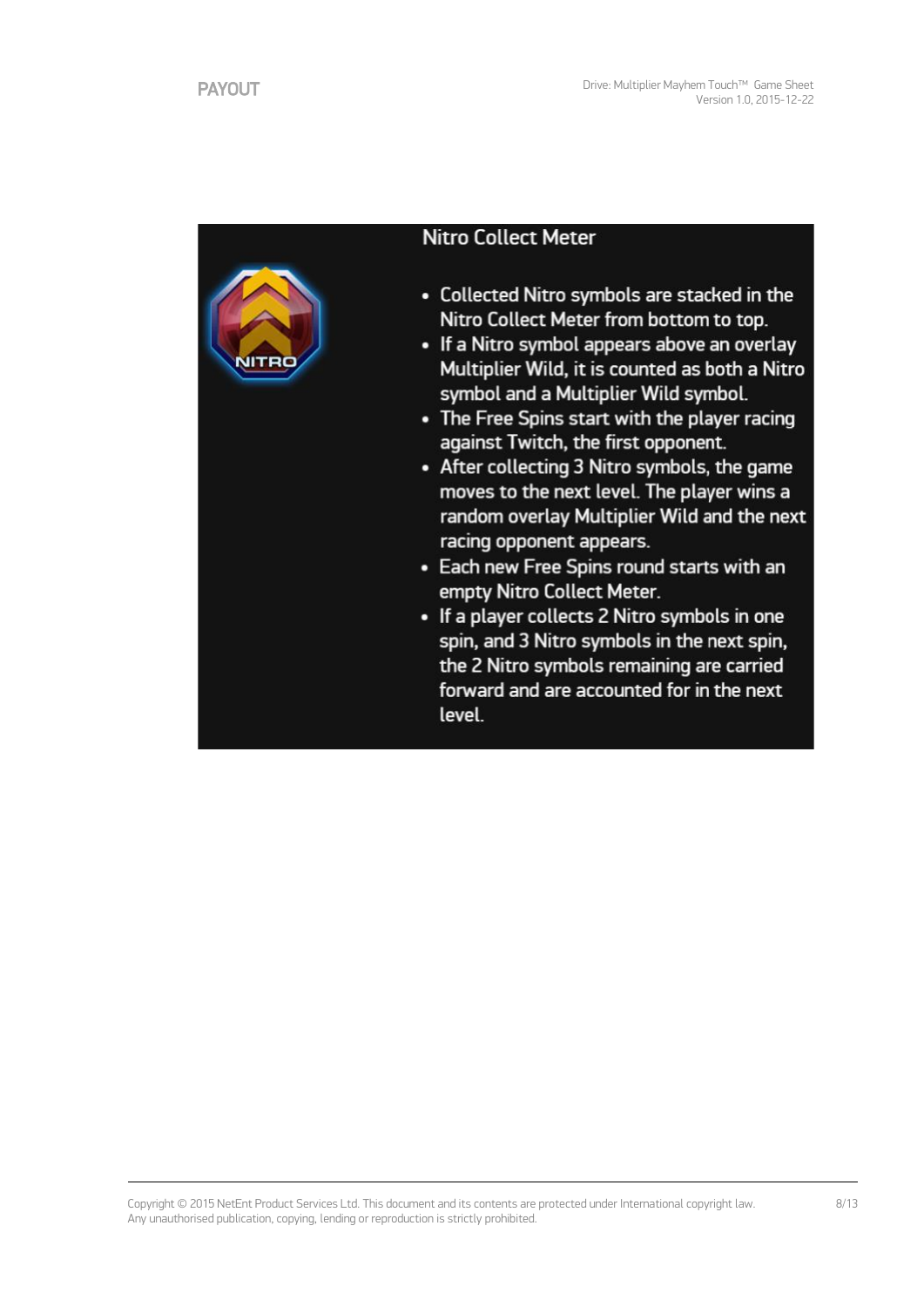- When reaching a new level, additional Free Spins are awarded along with another random overlay Multiplier Wild.
- Free Spins are awarded according to the table below:

| Level                          |        | $\overline{2}$ | 3              | Δ.             |
|--------------------------------|--------|----------------|----------------|----------------|
| <b>Free Spins</b>              | 10     | +4             | $+3$           | $+2$           |
| <b>Overlay Multiplier Wild</b> | 0      |                | 2              | 3              |
| <b>Racing Opponent</b>         | Twitch | Hamaki         | <b>Bruiser</b> | <b>Bruiser</b> |
|                                |        |                |                |                |

• After collecting the final 3 Nitro symbols when racing against Bruiser, the last opponent, the player races until the end of Free Spins.

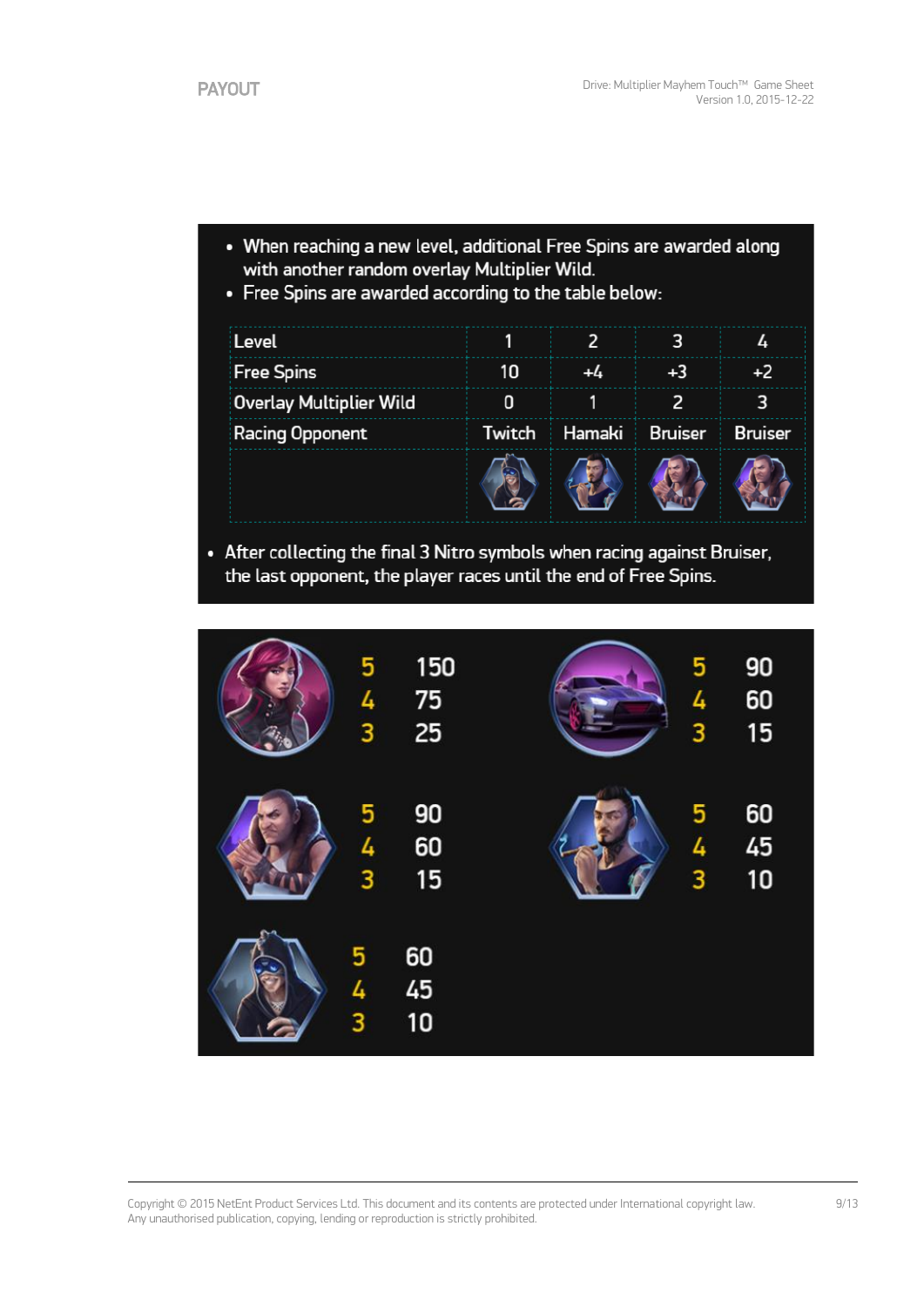

Copyright © 2015 NetEnt Product Services Ltd. This document and its contents are protected under International copyright law. Any unauthorised publication, copying, lending or reproduction is strictly prohibited.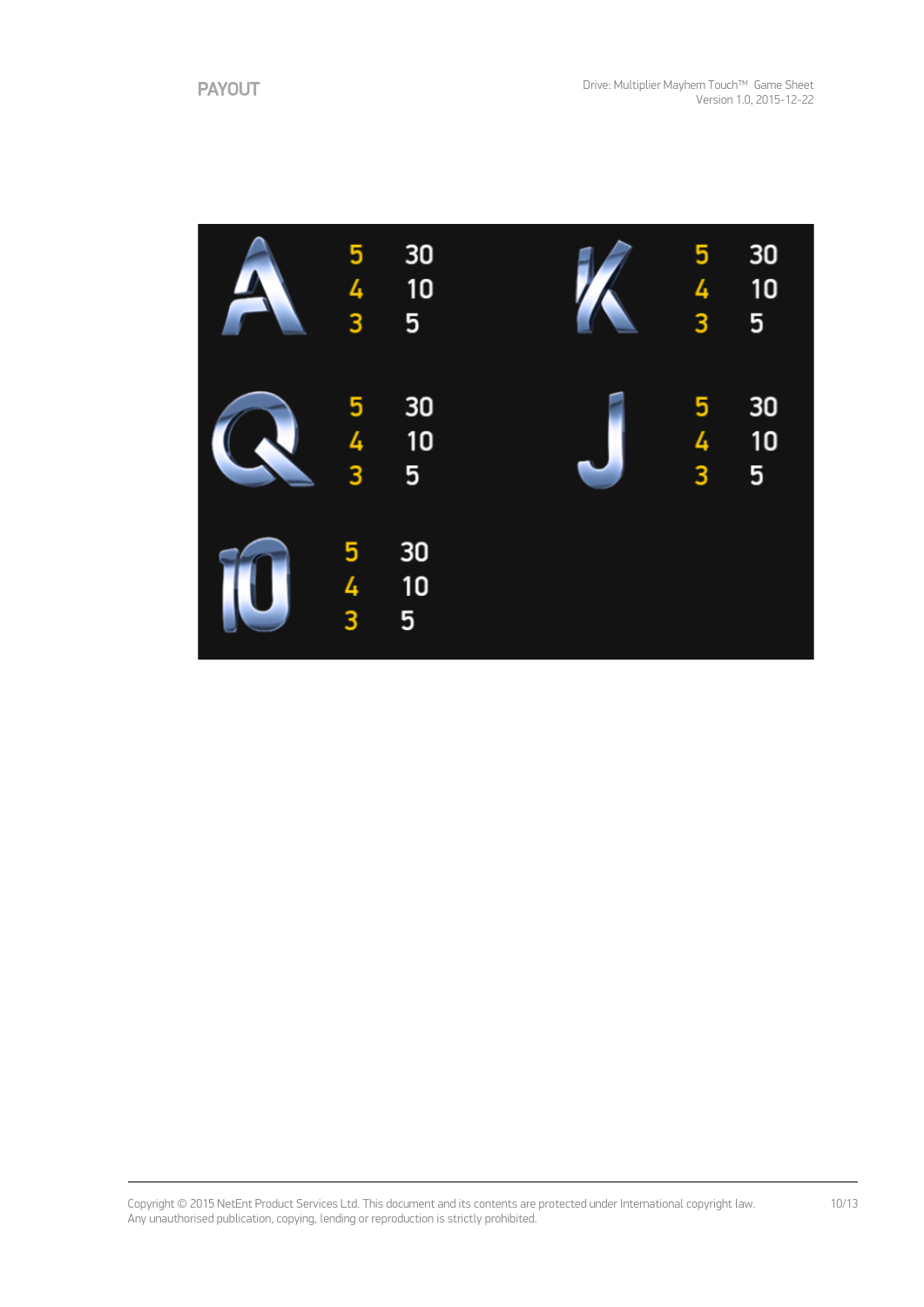## Randomisation

#### RANDOM NUMBER GENERATOR (RNG)

The algorithm used for random number generation (RNG) is Fortuna, a cryptographically secure pseudorandom number generator (PRNG) devised by Bruce Schneier and Niels Ferguson. For more information, see the document Random Number Generation.

The Random Number Generator and its implementation has been tested and approved/certified for randomness according to prevailing industry standards by an accredited, independent, 3rd party test facility.

#### ALGORITHM FOR A RANDOM REEL POSITION

A reel represents an array of symbols where each symbol has an index ("a position").

1. A random number between 0 (zero) and the length of the reel is acquired.

2. The random number is added to the game as "the new reel position to use".

#### Malfunction Management

If a player attempts to access a game using an invalidated session, (for example, due to inactivity or system restart) an error message is displayed in the game. The player can then log on again and resume game play. The game state is always stored so the player can resume game play exactly where he or she left off.

In case of an HTTP error, network timeout or server error a "technical error" message will be displayed to the player and the game will stay in an "unavailable" state until the player reloads the game at a time when the game becomes available.



If a session times out, a "session timeout" message will be displayed to the player and the game will stay in an "unavailable" state until the player reloads the game.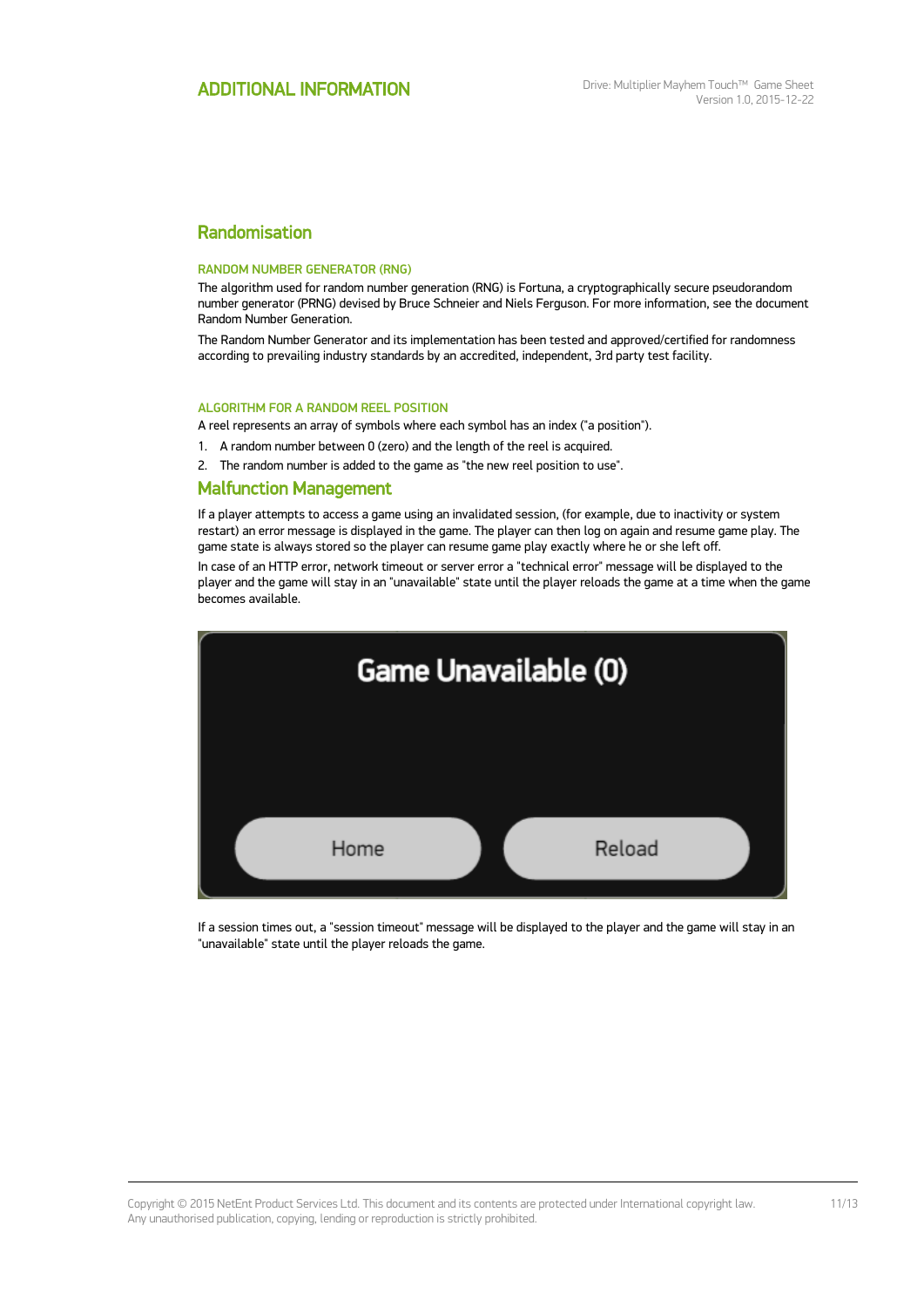| <b>Session Time Out</b> |  |
|-------------------------|--|
| Please return to lobby. |  |
|                         |  |
| Home                    |  |

In case of an "out of money" event, an "out of money" message will be displayed to the player and the game will stay in an "unavailable" state until the player reloads the game.



(Italy jurisdiction only) Further information on management of malfunctions is also described in section 3.2.1 of the Gaming Platform (Progetto Della Piattaforma Di Gioco) document. This document provides details on how a player is informed of balance return payments and the technical process.

Information regarding session timeouts and malfunctions is provided to the player via the game rules. Specifically, the player is informed that "In the event of malfunction of the gaming hardware/software, all affected game bets and payouts are rendered void and all affected bets refunded."

### Information to the Player

Players receive a response required message every hour of continuous play: They cannot continue playing unless they respond to the message which provides them with details about the amount bet and won so far during game play.

Players also have access to their game session history and game rules from within the game at all times.

#### Game Simulation

A demo version of the game is available at http://www.netent.com/products/net-entertainment-touch/